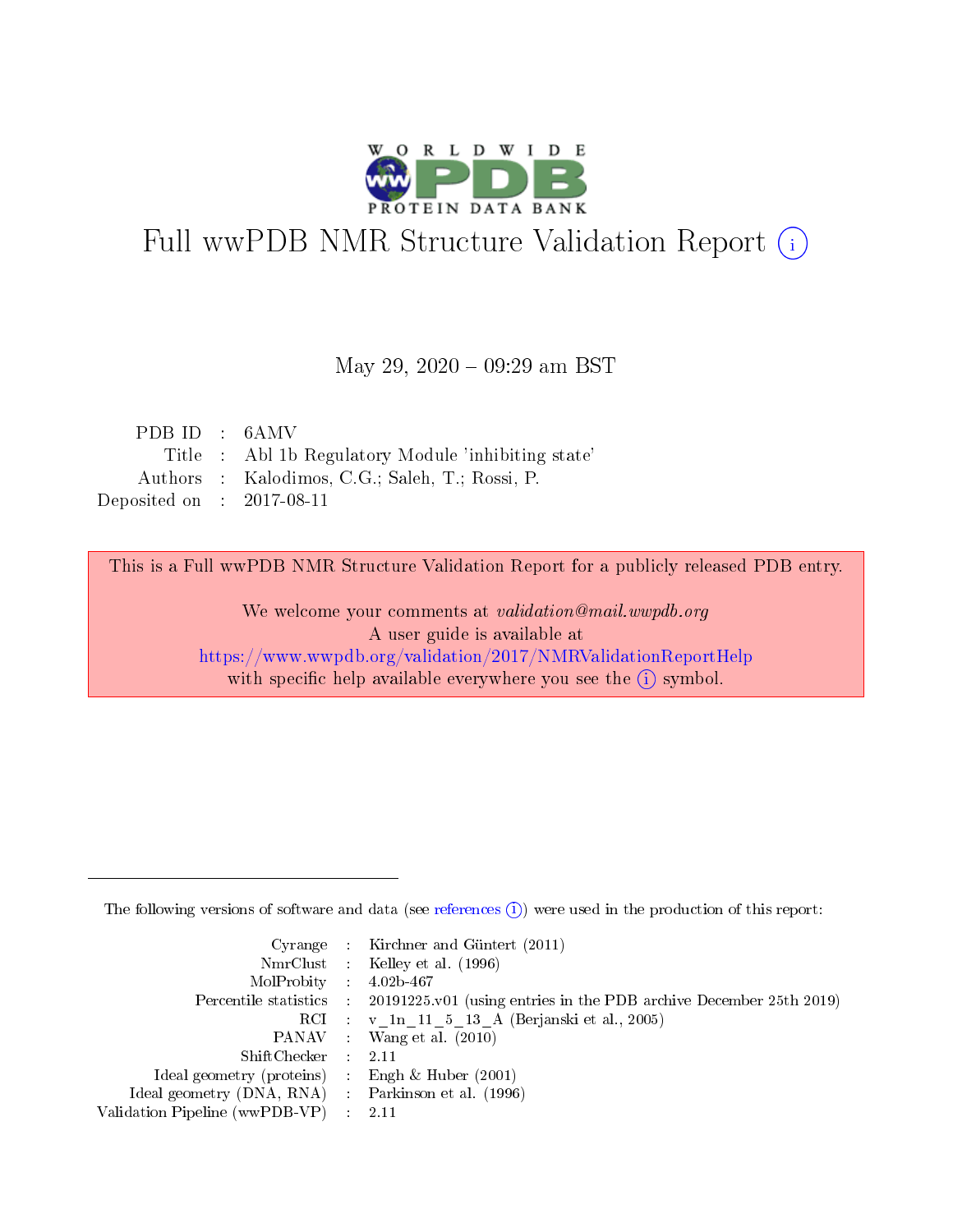# 1 [O](https://www.wwpdb.org/validation/2017/NMRValidationReportHelp#overall_quality)verall quality at a glance (i)

The following experimental techniques were used to determine the structure: SOLUTION NMR

The overall completeness of chemical shifts assignment is 54%.

Percentile scores (ranging between 0-100) for global validation metrics of the entry are shown in the following graphic. The table shows the number of entries on which the scores are based.



Sidechain outliers 154315 11428

The table below summarises the geometric issues observed across the polymeric chains and their fit to the experimental data. The red, orange, yellow and green segments indicate the fraction of residues that contain outliers for  $>=3, 2, 1$  and 0 types of geometric quality criteria. A cyan segment indicates the fraction of residues that are not part of the well-defined cores, and a grey segment represents the fraction of residues that are not modelled. The numeric value for each fraction is indicated below the corresponding segment, with a dot representing fractions  $\epsilon = 5\%$ 

| ${\bf Chain}$ | Length | Quality of chain |    |     |
|---------------|--------|------------------|----|-----|
|               | 255    | 63%              | 6% | 31% |

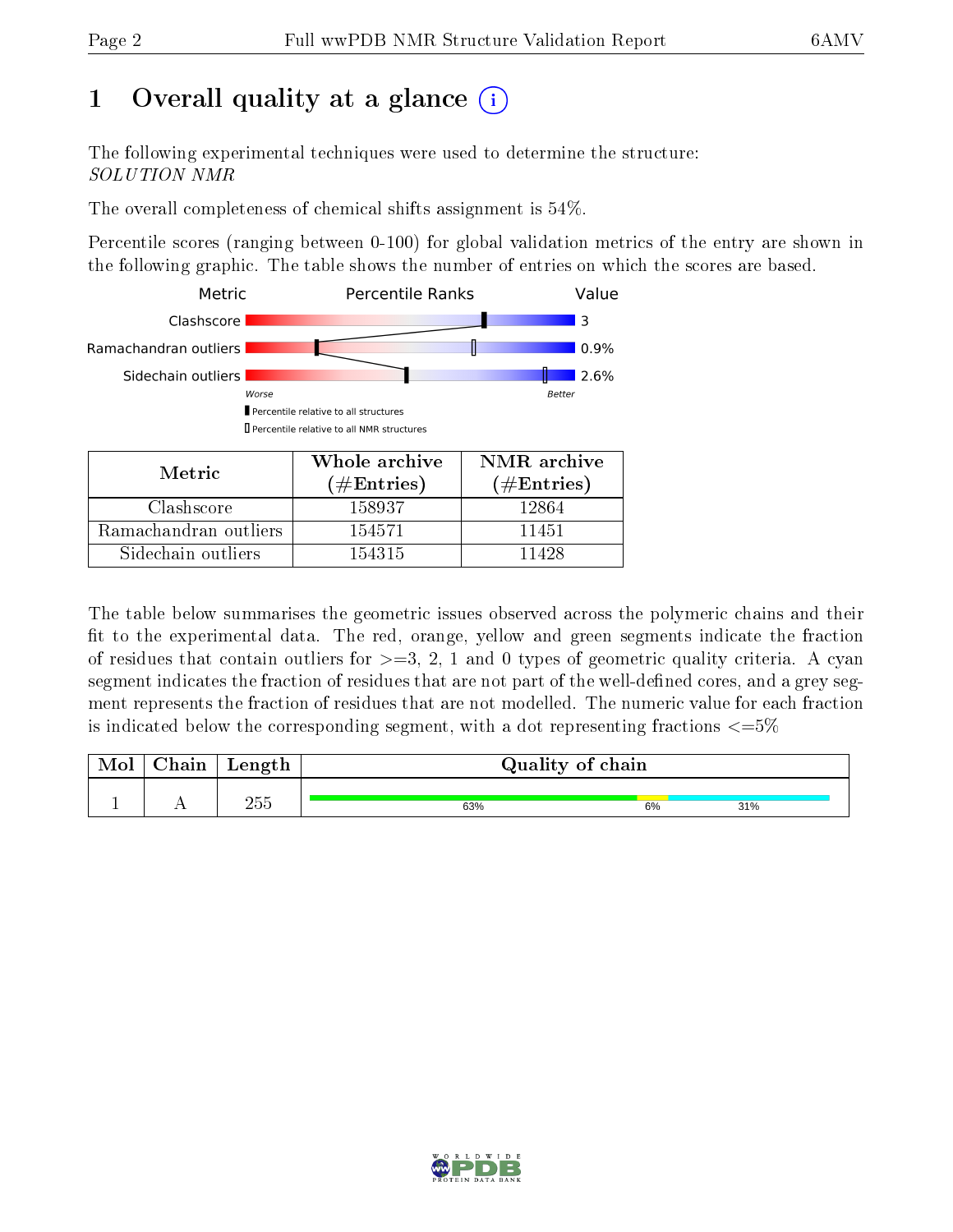# 2 Ensemble composition and analysis  $(i)$

This entry contains 20 models. Model 19 is the overall representative, medoid model (most similar to other models). The authors have identified model 1 as representative, based on the following criterion: lowest energy.

The following residues are included in the computation of the global validation metrics.

|                                           |             |              | Well-defined (core) protein residues |  |
|-------------------------------------------|-------------|--------------|--------------------------------------|--|
| Well-defined core   Residue range (total) |             |              | Backbone RMSD (A)   Medoid model     |  |
|                                           | $A:67-A:75$ | $A:83-A:249$ | 0.47                                 |  |
|                                           | 176         |              |                                      |  |

Ill-defined regions of proteins are excluded from the global statistics.

Ligands and non-protein polymers are included in the analysis.

The models can be grouped into 2 clusters. No single-model clusters were found.

| Cluster number | Models                                         |
|----------------|------------------------------------------------|
|                | $2, 3, 4, 6, 7, 8, 9, 10, 11, 12, 14, 15, 16,$ |
|                | $\mathbf{h}$                                   |

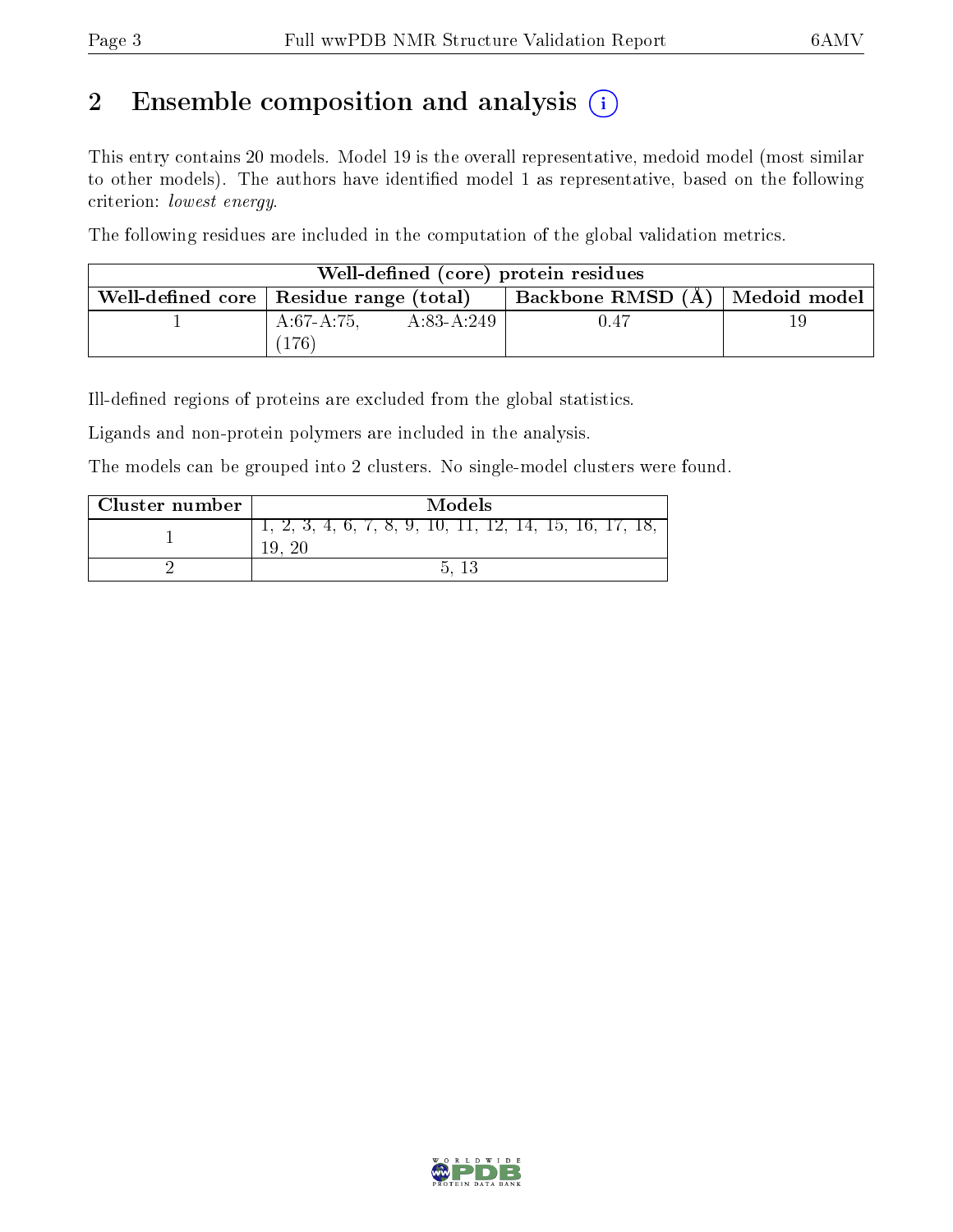# 3 Entry composition (i)

There is only 1 type of molecule in this entry. The entry contains 3938 atoms, of which 1933 are hydrogens and 0 are deuteriums.

Molecule 1 is a protein called Tyrosine-protein kinase ABL1.

| Mol | Chain | $\vert$ Residues |                |      | Atoms |     |     | $\pm$ race |
|-----|-------|------------------|----------------|------|-------|-----|-----|------------|
|     |       |                  | $_{\rm Total}$ |      |       |     |     |            |
|     |       | 255              | 3938           | 1255 | 1933  | 366 | 382 |            |

There are 2 discrepancies between the modelled and reference sequences:

| Chain | Residue | Modelled | - Actual -        | Comment  | <b>Reference</b>  |
|-------|---------|----------|-------------------|----------|-------------------|
|       | 29      | ΑRG      | LVS               | conflict | <b>UNP P00519</b> |
|       | 11Q     |          | $\cap\mathrm{VC}$ | conflict | UNP P00519        |

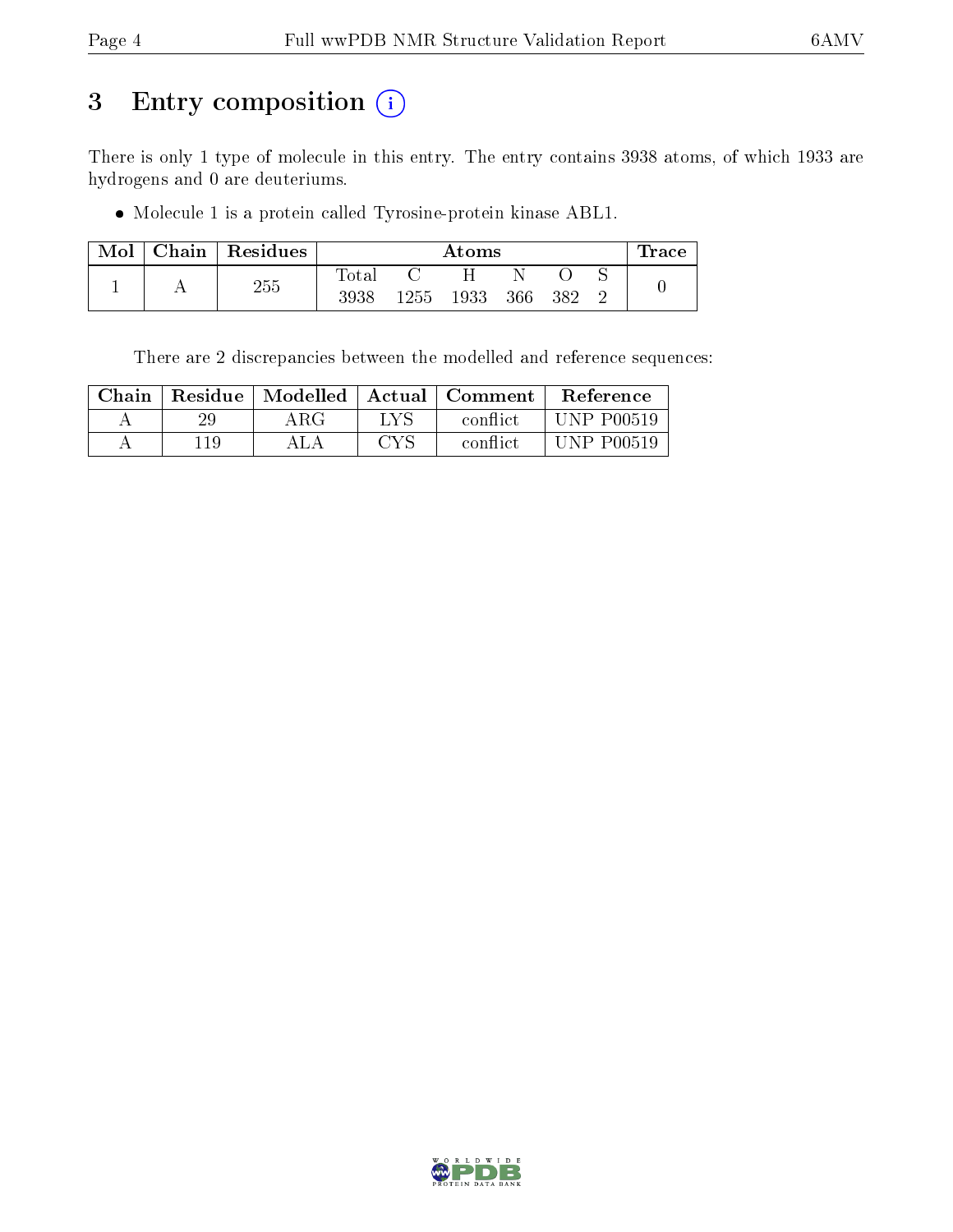# 4 Residue-property plots  $\binom{1}{1}$

# <span id="page-4-0"></span>4.1 Average score per residue in the NMR ensemble

These plots are provided for all protein, RNA and DNA chains in the entry. The first graphic is the same as shown in the summary in section 1 of this report. The second graphic shows the sequence where residues are colour-coded according to the number of geometric quality criteria for which they contain at least one outlier: green  $= 0$ , yellow  $= 1$ , orange  $= 2$  and red  $= 3$  or more. Stretches of 2 or more consecutive residues without any outliers are shown as green connectors. Residues which are classified as ill-defined in the NMR ensemble, are shown in cyan with an underline colour-coded according to the previous scheme. Residues which were present in the experimental sample, but not modelled in the final structure are shown in grey.

• Molecule 1: Tyrosine-protein kinase ABL1

| Chain A:                                                                                 | 63%                                                                                                                                                                                          | 6%                                                                                                           | 31%                                                                                                                                                                     |
|------------------------------------------------------------------------------------------|----------------------------------------------------------------------------------------------------------------------------------------------------------------------------------------------|--------------------------------------------------------------------------------------------------------------|-------------------------------------------------------------------------------------------------------------------------------------------------------------------------|
| 2883882885                                                                               |                                                                                                                                                                                              | <b>B</b><br><b>B</b><br><b>B</b><br><b>B</b><br><b>B</b><br>$\frac{1}{2}$<br><u>श्च</u><br>S.<br>x ><br>- 14 | 88<br>88<br>8<br>္က<br>몲<br>பு<br>H45<br>E <sub>51</sub><br>18.<br>-5<br>뫜<br>÷<br>ιõ<br>≆<br>æ<br><b>British</b><br>75.<br>īò.<br><b>MA</b><br>-a<br><b>B</b> C<br>Dr. |
| MOMCO<br>$0 \wedge 000 \wedge 0$<br>88 <sup>2</sup><br>និ កិ កិ<br>88 G<br>-Fo<br>Б<br>൶ | $\infty$<br>ခြ<br>$\mathbf{a}$<br>$\circ$<br>က<br>$\mathbf{\alpha}$<br><b>o</b><br>H<br>ႜႜ<br>$\overline{\bullet}$<br>$\circ$<br>ю<br>$\infty$<br>$\sim$<br>∼<br>E<br>룔<br>ᆋ<br>호<br>륳<br>E. | $\frac{8}{2}$<br>8<br>$\frac{8}{3}$<br>$\blacksquare$<br>$\mathbf{\alpha}$<br>-<br>$\mathbf{\alpha}$         | <b>SESSES</b>                                                                                                                                                           |

## 4.2 Scores per residue for each member of the ensemble

Colouring as in section [4.1](#page-4-0) above.

#### 4.2.1 Score per residue for model 1

• Molecule 1: Tyrosine-protein kinase ABL1



## 4.2.2 Score per residue for model 2

Chain A:

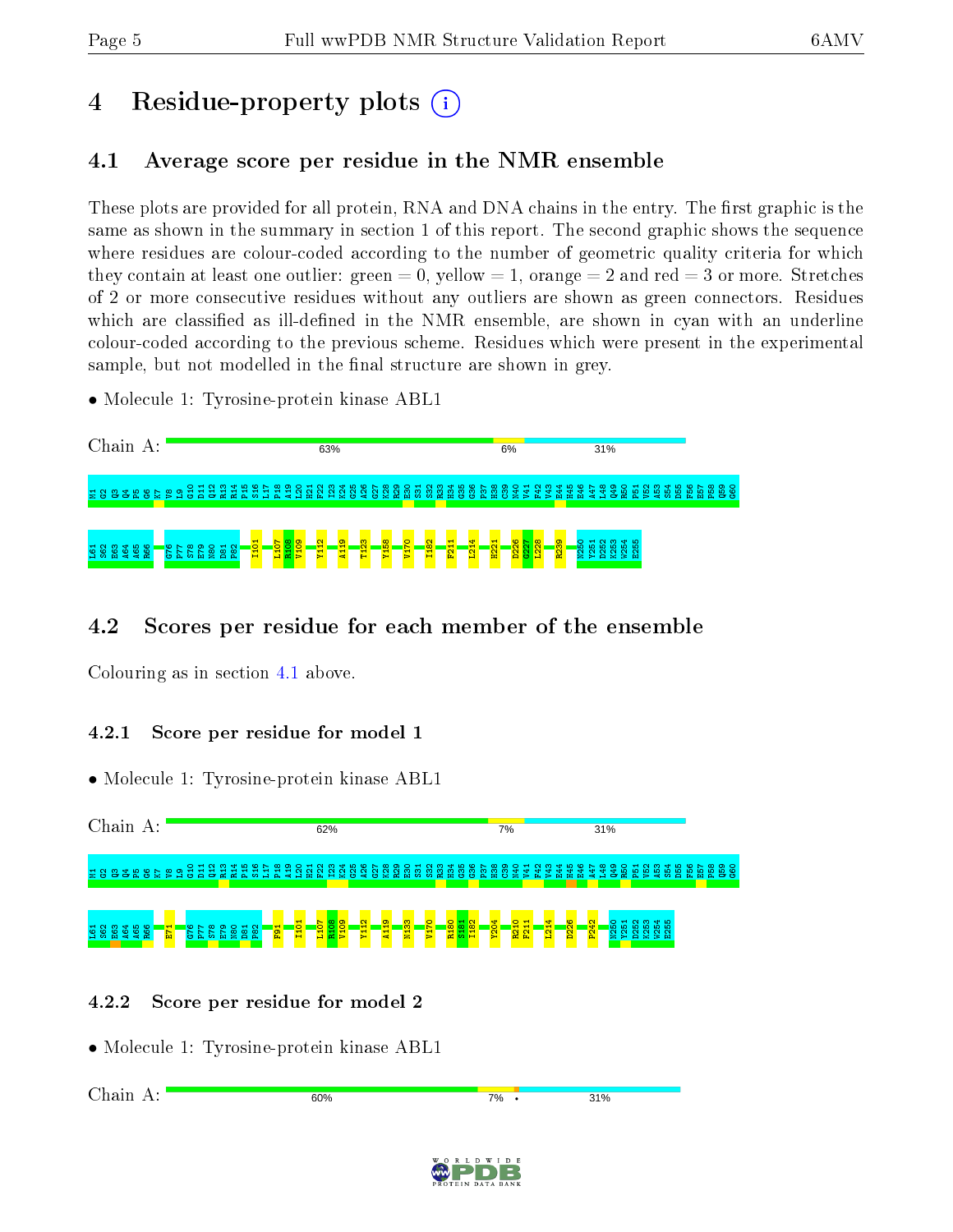# $\approx$  3 3 3 4 5 6 5 6 7 8 9  $\approx$  3  $\approx$  3  $\approx$  3  $\approx$  3  $\approx$  3  $\approx$  3  $\approx$  3  $\approx$  3  $\approx$  6  $\approx$  8  $\approx$  8  $\approx$  8  $\approx$  8  $\approx$  8  $\approx$  8  $\approx$  8  $\approx$  8  $\approx$  8  $\approx$  8  $\approx$  8  $\approx$  8  $\approx$  8  $\approx$  8  $\approx$   $\approx$   $\approx$   $\approx$   $\approx$   $\approx$   $\approx$ 588 \$ \$ \$ <mark>189 A65 S58 S82 T2-8 S58 E79 S129 T21 T31 P31 P31 P31 P12 T21 P31 P21 P21 P21 P31 P31 P31 P31 P31 P21</mark> D252 K253 W254 E255

#### 4.2.3 Score per residue for model 3

• Molecule 1: Tyrosine-protein kinase ABL1



#### 4.2.4 Score per residue for model 4

• Molecule 1: Tyrosine-protein kinase ABL1

|   | Chain                       |     |         |                 | $A$ : |           |        |           |    |                    |   |          |                |          |                        |    |                    |                  | 60%                 |        |                        |        |             |               |   |                                              |                                  |                      |   |               |                 | 9%  |            |   |                 |   |                    |                                  |   | 31%                      |                           |                                          |         |              |    |      |        |        |                              |
|---|-----------------------------|-----|---------|-----------------|-------|-----------|--------|-----------|----|--------------------|---|----------|----------------|----------|------------------------|----|--------------------|------------------|---------------------|--------|------------------------|--------|-------------|---------------|---|----------------------------------------------|----------------------------------|----------------------|---|---------------|-----------------|-----|------------|---|-----------------|---|--------------------|----------------------------------|---|--------------------------|---------------------------|------------------------------------------|---------|--------------|----|------|--------|--------|------------------------------|
| 륳 | 욥                           |     |         |                 |       |           | 223352 |           | -8 | $\circ$ $\pi$<br>Ξ | 품 | ് ന<br>Σ | 로              | π        | л                      | ò. |                    | ы                | Ð                   | ₹<br>₿ | 8                      | ဖ<br>₽ | ÷.          |               | ε |                                              |                                  | 留                    | ဥ | ဣ             | $\infty$<br>曽   | C39 | <b>QHI</b> | Ξ | ਦੇ              | ę |                    | 볿<br>m                           | ₫ |                          | ã                         |                                          | 19<br>Ю | 읾            | ್ಯ | ષ્ઠ  | ဖ<br>盟 | 置<br>留 | $\circ$<br>88                |
| ٩ | ္တင္                        | မ္မ | g       | A <sub>65</sub> | R66   | <b>is</b> |        | <b>C5</b> | Δ. | <b>rn</b>          | Б | g        | 8 <sup>o</sup> | <b>e</b> | <b>E</b> <sub>91</sub> |    | ⊣<br>$\frac{1}{2}$ | L <sub>107</sub> | <b>R108</b><br>V109 |        | $\mathbf{\alpha}$<br>E |        | ¢<br>÷<br>高 | $\sigma$<br>뎔 |   | $\mathbf{\alpha}$<br>$\overline{\text{S13}}$ | $\circ$<br><b>P<sub>15</sub></b> | ÷<br>V <sub>15</sub> |   | e<br>io.<br>큡 | $\frac{316}{5}$ |     | 뤁          |   | F <sub>21</sub> |   | ₩<br>$\frac{1}{2}$ | $\mathbf{r}$<br>$\overline{122}$ |   | <b>to</b><br>$\sim$<br>ε | $\mathbb{S}$<br><b>C5</b> | $\infty$<br>$\overline{\mathbf{c}}$<br>g |         | Y234<br>P235 |    | R239 |        |        | <u>ာ</u><br>tC<br><u>ድ 5</u> |
|   | <b>7251</b><br>0262<br>1253 |     | 54<br>g | 10<br>-io<br>2  |       |           |        |           |    |                    |   |          |                |          |                        |    |                    |                  |                     |        |                        |        |             |               |   |                                              |                                  |                      |   |               |                 |     |            |   |                 |   |                    |                                  |   |                          |                           |                                          |         |              |    |      |        |        |                              |

#### 4.2.5 Score per residue for model 5

| Chain A: | 60%                                                                                                           | 9% | 31% |  |
|----------|---------------------------------------------------------------------------------------------------------------|----|-----|--|
|          | 1983 1983 1983 1984 1985 1986 1986 1986 1987 1988 1989 1989 1989 1980 1981 1982 1983 1984 1985 1986 1986 1986 |    |     |  |

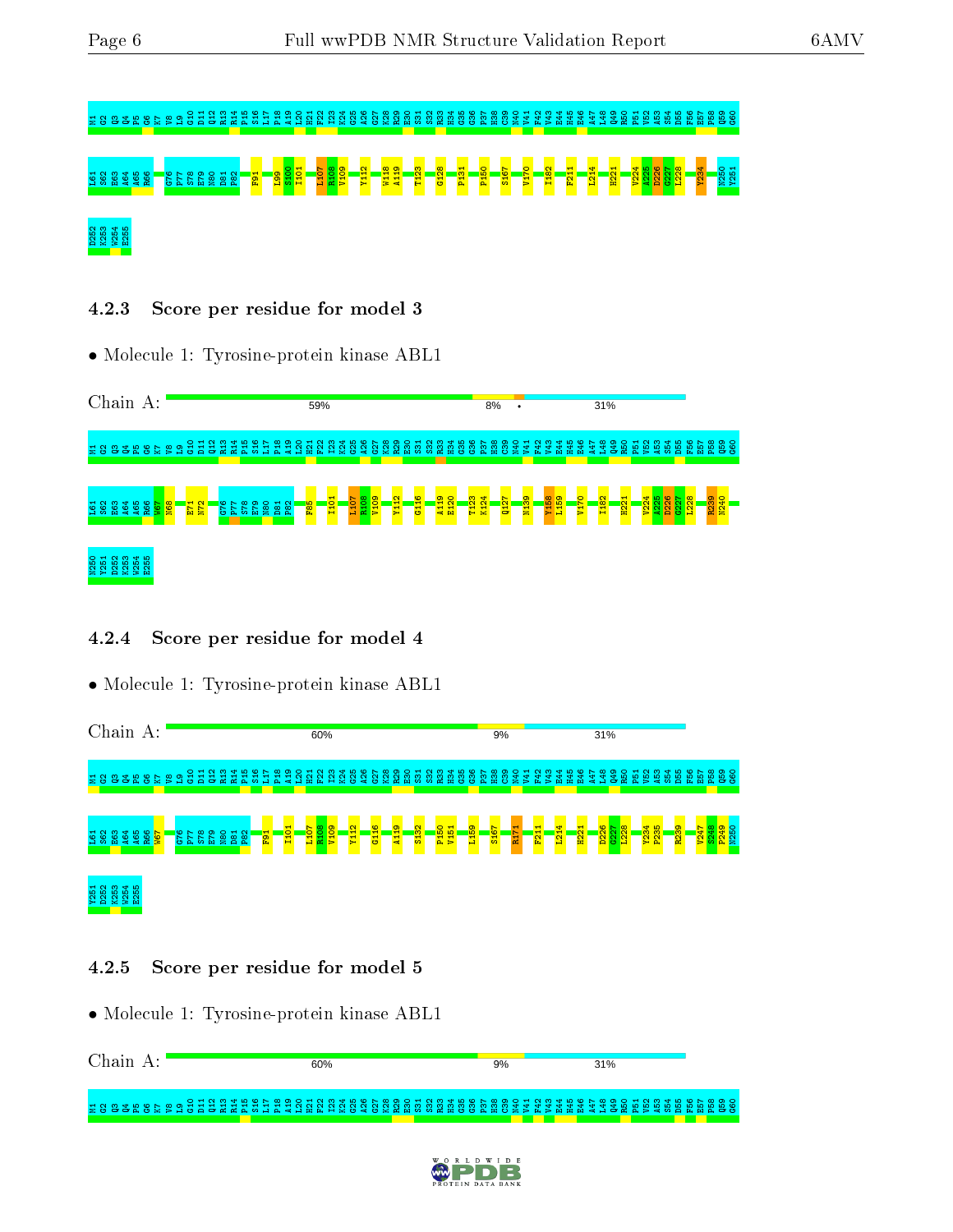# L61 S62 E63 A64 <mark>B03 A64 A65 R108 P77 S78 E79 N80 D81 P131 P131 P131 P131 P131 P131 P131 P247 P131 P247 P131 P24</mark><br>B03 P247 P247 P247 P247 P247 S248 P240 P240 P247 S248 P240 P247 S248 P247 S248 P240 N250 Y251 D252 K253 W254 E255

#### 4.2.6 Score per residue for model 6

• Molecule 1: Tyrosine-protein kinase ABL1

Chain A: 62% 7% 31% M1G2Q3Q4P5G6K7 V8 L9 G10 D11 Q12 R13 R14 P15 S16 L17 P18 A19 L20 H21 F22 I23 K24 G25 A26 G27 K28 R29 E30 S31 S32 R33 H34 G35 G36 P37 H38 C39 N40 V41 F42 V43 E44 H45 E46 A47 L48 Q49 R50 P51 V52 A53 S54 D55 F56 E57 P58 Q59 G60 R194 L214 W254 I101 L107 L110 G111 Y112 E120 T123 W129 N133 H221 D226  $527$ L228 R239 N240 K241  $\frac{242}{2}$  $\frac{47}{24}$ N250 Y251 D252 K253 E255  $\frac{1}{2}$   $\frac{1}{2}$   $\frac{1}{2}$   $\frac{1}{2}$   $\frac{1}{2}$   $\frac{1}{2}$   $\frac{1}{2}$   $\frac{1}{2}$ n 8 8 2 3 3 3<br>8 2 3 3 3 3  $\frac{2}{3}$  $\frac{3}{8}$  $\frac{1}{2}$ 

4.2.7 Score per residue for model 7

• Molecule 1: Tyrosine-protein kinase ABL1

| Chain    |  |  | A: |                    |                                                     |   |                            |   |                             |  |   |                |  | 61%                                      |                |                        |          |           |             |                                       |                     |  |        | 6%                  |     |                    |    |        |                |     |   |                   | 31% |                                          |   |                    |   |   |      |  |     |        |                |
|----------|--|--|----|--------------------|-----------------------------------------------------|---|----------------------------|---|-----------------------------|--|---|----------------|--|------------------------------------------|----------------|------------------------|----------|-----------|-------------|---------------------------------------|---------------------|--|--------|---------------------|-----|--------------------|----|--------|----------------|-----|---|-------------------|-----|------------------------------------------|---|--------------------|---|---|------|--|-----|--------|----------------|
|          |  |  |    |                    | H 3 8 2 8 2 8 5 8 9 3 5 5 5 5 5 5 5 5 5 5 5 5 6 5 6 |   |                            |   |                             |  |   |                |  | <b>រួ</b> ដ្ឋាន្ត្រី និង្គ និ            |                |                        |          | စ္ပာ<br>2 | 858         | ន្ត្រី ខ្លួ ឆ្នំ ន្ត្រី ន្ត្រី ន្ត្រី |                     |  |        |                     | းစွ | <b>OFN</b>         | ₹, | $\sim$ | g <sub>1</sub> |     | 옾 |                   | ஐ   | ဒ္ဓ                                      | ᆔ | $\scriptstyle\sim$ | ø | ₩ |      |  |     |        | <b>B</b><br>88 |
| 588\$\$8 |  |  |    | $\sim$ $\sim$<br>Б | $\infty$<br>蒜                                       | Б | $\circ$ $\cdot$<br>$g$ $g$ | ് | $\mathbf -$<br>$\circ$<br>급 |  | o | <mark>8</mark> |  | $\mathbf{\Omega}$<br>$\blacksquare$<br>₫ | <u>la</u><br>호 | $\mathbf{\alpha}$<br>n | ႜ႙ၟ<br>률 |           | S<br>₩<br>ದ | ន<br>큔                                | ⊣<br>$\blacksquare$ |  | ∼<br>쿈 | $\blacksquare$<br>붙 |     | $\frac{1}{8}$<br>ᅼ |    | Ħ      |                | . . |   | $\mathbf{\alpha}$ |     | $\frac{1}{3}$<br>$\overline{\mathbf{c}}$ |   | 岛                  |   | 알 | នេដន |  | -85 | ഥ<br>ഹ |                |

#### 4.2.8 Score per residue for model 8

| Chain       |          |                             |            |    | A:       |                   |                 |                      |                |                           |   |            |                |   |                             |   |      | 58% |                          |                |     |                  |        |             |   |               |      |         |             |   | 10%              |     |              |   |                   |   |                  |   | 31%           |         |                                     |                 |                         |    |                                                    |   |      |            |  |
|-------------|----------|-----------------------------|------------|----|----------|-------------------|-----------------|----------------------|----------------|---------------------------|---|------------|----------------|---|-----------------------------|---|------|-----|--------------------------|----------------|-----|------------------|--------|-------------|---|---------------|------|---------|-------------|---|------------------|-----|--------------|---|-------------------|---|------------------|---|---------------|---------|-------------------------------------|-----------------|-------------------------|----|----------------------------------------------------|---|------|------------|--|
| 롲           | 888      |                             |            | æ. | ႜၟ       | €                 | ி<br>ஜ          |                      | <b>BE</b>      | $\frac{2}{2}$<br>a.<br>23 |   | <b>Ri4</b> | 읐              | A | ∞                           | g | ္ဂ   | E21 | $\sim$<br>$^{12}$        | $\overline{5}$ | 335 | న                | 527    |             | ຂ |               |      | 34      | န္က         | ్ | នី               | P.  | Вă           | 보 | 놮<br>돧            | ä | ЭF.              | Θ | ą             | eg<br>G | <b>R50</b><br>इ                     | V <sub>52</sub> | 453                     | 54 | D <sub>55</sub><br><b>P</b> <sub>50</sub>          | 盲 | 88   | <b>B</b> 8 |  |
|             | 588\$\$8 |                             |            | စစ |          |                   | <b>MNP</b><br>E |                      | $\circ$ $\sim$ | <b>88855255</b>           | ာ | 0          | H <sub>2</sub> |   | $\blacksquare$<br><b>Pa</b> |   | I101 |     | <b>NOS</b><br>NOS<br>NOS |                |     | $\frac{11}{111}$ | 잌<br>τ | ၜ<br>÷<br>륗 |   | <b>R</b><br>Ē | T123 | ႙ၟ<br>불 | <b>A155</b> |   | V <sub>170</sub> | lz. | R171<br>E172 |   | <mark>옮速 않</mark> |   | N <sub>196</sub> |   | ÷<br><b>R</b> |         | ₩<br>$\blacksquare$<br>$\mathbf{a}$ | 함               | $\overline{\mathbf{a}}$ |    | <mark>ន្ត្រី ន្ត្</mark><br><mark>ខ្លួ ខ្លួ</mark> |   | R239 | S<br>홀     |  |
| <b>Y245</b> |          | $\infty$<br>S <sub>24</sub> | <b>A</b> 2 | o  | R<br>-54 | 25<br>恩<br>×<br>۵ |                 | ₩<br>W <sub>25</sub> | <b>TVT</b>     |                           |   |            |                |   |                             |   |      |     |                          |                |     |                  |        |             |   |               |      |         |             |   |                  |     |              |   |                   |   |                  |   |               |         |                                     |                 |                         |    |                                                    |   |      |            |  |

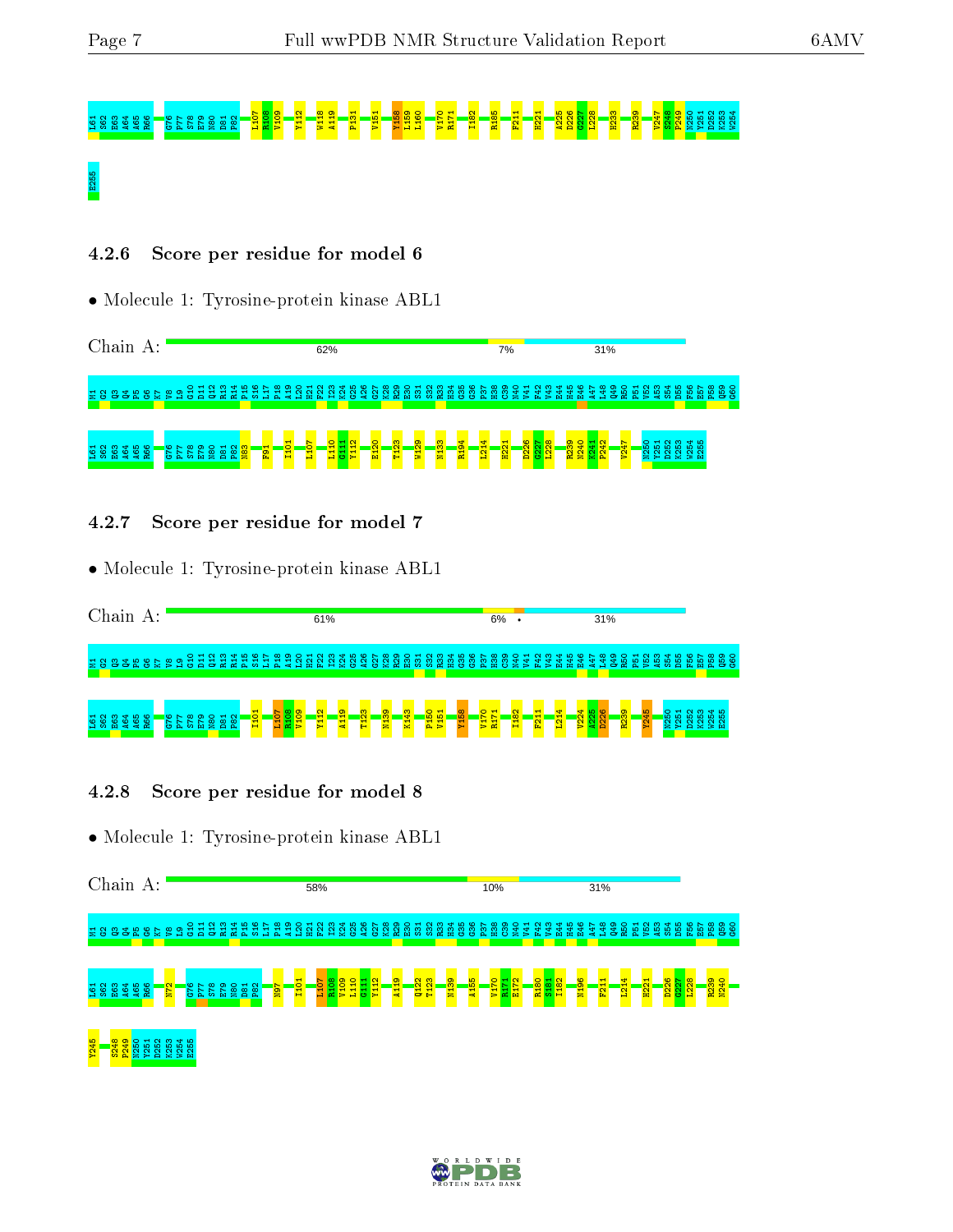Chain A:

 $7%$ 

31%

#### 4.2.9 Score per residue for model 9

• Molecule 1: Tyrosine-protein kinase ABL1

62%

M1G2Q3Q4P5G6K7 V8 L9 G10 D11 Q12 R13 R14 P15 S16 L17 P18 A19 L20 H21 F22 I23 K24 G25 A26 G27 K28 R29 E30 S31 S32 R33 H34 G35 G36 P37 H38 C39 N40 V41 F42 V43 E44 H45 E46 A47 L48 Q49 R50 P51 V52 A53 S54 D55 F56 E57 P58 Q59 G60



#### 4.2.10 Score per residue for model 10

• Molecule 1: Tyrosine-protein kinase ABL1



#### 4.2.11 Score per residue for model 11

• Molecule 1: Tyrosine-protein kinase ABL1



## 4.2.12 Score per residue for model 12

• Molecule 1: Tyrosine-protein kinase ABL1

Chain A:59% 31%  $Q<sub>0</sub>$ ID B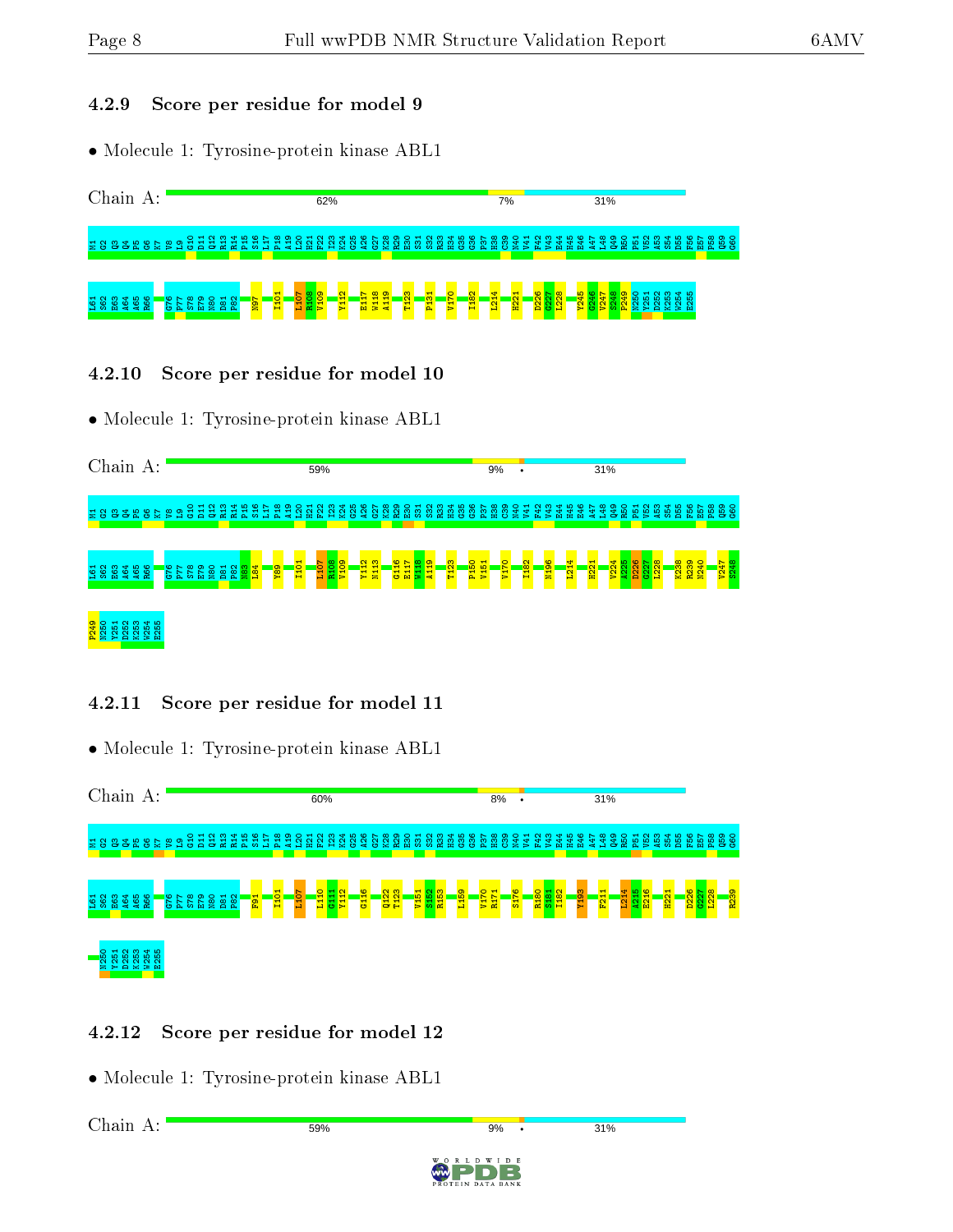# M1G2Q3Q4P5G6K7V8L9G10 D11 Q12 R13 R14 P15 S16 L17 P18 A19 L20 H21 F22 I23 K24 G25 A26 G27 K28 R29 E30 S31 S32 R33 H34 G35 G36 P37 H38 C39 N40 V41 F42 V43 E44 H45 E46 A47 L48 Q49 R50 P51 V52 A53 S54 D55 F56 E57 P58 Q59 G60 L61 S62 E63 A64 A65 R66 G76 P77 S78 E79 N80 D81 P82 N83 L84 F91 I101 L107 R108 V109 Y112 A119 E120 T123 Q127 N139 V151 Y158 L159 V170 R180 S181 I182 K202 N212 T213 L214 H221 V224 A225 D226 G227 L228 <mark>83 V</mark>2 N251 R25<br><mark>23 V</mark>2 N250 R255<br>23 V25 R25 R25

4.2.13 Score per residue for model 13

• Molecule 1: Tyrosine-protein kinase ABL1

| Chain                |                 |                             |                 | A: |                    |     |                  |                 |                 |     |                 |                         |                  |                                         | 60% |                               |               |                |     |                       |                    |    |                        |     | 8%           |                     |     |                 |                     |                     | 31%                         |               |                       |                           |      |                             |                        |             |              |
|----------------------|-----------------|-----------------------------|-----------------|----|--------------------|-----|------------------|-----------------|-----------------|-----|-----------------|-------------------------|------------------|-----------------------------------------|-----|-------------------------------|---------------|----------------|-----|-----------------------|--------------------|----|------------------------|-----|--------------|---------------------|-----|-----------------|---------------------|---------------------|-----------------------------|---------------|-----------------------|---------------------------|------|-----------------------------|------------------------|-------------|--------------|
| 288328               |                 |                             |                 |    | 58                 | ್ತಿ | $\frac{25}{211}$ | 육<br>$\alpha$   | R <sub>13</sub> | R14 | P <sub>15</sub> | ಼≌<br>rη                |                  | o<br>m                                  | ľ۳. | 앉<br><b>C5</b>                | జ<br>ы        | జ<br><b>C5</b> | R29 | E30<br>S<br><b>rn</b> | ္က<br><b>rn</b>    | ္က | န္က<br>m<br>r h        | စ္က | ္က<br>్<br>m | C39<br><b>QPM</b>   | V41 | y43<br><b>P</b> | 54<br>봎             | E46                 | 38<br>VЯ                    | ဒ္ဒ<br>$\sim$ | R <sub>50</sub><br>P. | y52                       | -and | ю<br><b>B</b><br>-čó        | F <sub>56</sub><br>E57 | P58         | <b>aso</b>   |
| <b>Property</b><br>S | <b>NM</b><br>88 | $\blacktriangleleft$<br>္မွ | <u> ဖ</u><br>28 |    | $\sim$ $\sim$<br>동 | Σ   | £5               | $\circ$<br>8884 | ᆔ               | ്   |                 | <b>SHIP</b><br><b>P</b> | I <sub>101</sub> | eg <mark>er</mark><br><mark>Film</mark> |     | 음.<br>$\overline{\mathbf{z}}$ | <b>e</b><br>뒼 | -8<br>F        |     | ecru                  | $\frac{8}{5}$<br>굽 |    | <b>Band</b><br>England |     | <b>DZIA</b>  | $\frac{8}{5}$<br>ੱਡ |     | I182            | S<br><b>CO</b><br>륱 | ਜ਼<br>Ħ<br><b>R</b> | Ē<br>$\mathbf{\alpha}$<br>욥 |               | $\frac{8}{2}$<br>88   | $\frac{8}{2}$<br><b>P</b> |      | $\frac{1}{2}$<br><u>ស្គ</u> | 乌<br><br><b>P</b>      | <b>N250</b> | Y251<br>D252 |
| K <sub>253</sub>     | W254<br>E255    |                             |                 |    |                    |     |                  |                 |                 |     |                 |                         |                  |                                         |     |                               |               |                |     |                       |                    |    |                        |     |              |                     |     |                 |                     |                     |                             |               |                       |                           |      |                             |                        |             |              |

#### 4.2.14 Score per residue for model 14

• Molecule 1: Tyrosine-protein kinase ABL1

| Chain<br>А:                                                                                                            | 64%                                                                                                                                                                                                  | 5%                                                                                                                                                              | 31%                                                                                |
|------------------------------------------------------------------------------------------------------------------------|------------------------------------------------------------------------------------------------------------------------------------------------------------------------------------------------------|-----------------------------------------------------------------------------------------------------------------------------------------------------------------|------------------------------------------------------------------------------------|
|                                                                                                                        |                                                                                                                                                                                                      | EP<br>$\sim$<br>gby<br>4.<br>H45<br>546<br>-2                                                                                                                   | $\bullet$<br>оър<br>$\sim$<br>စ<br>0<br>⊣<br>ന<br>⊲ ഥ<br>ξp<br>음음<br>۴δ<br>Ю<br>řή |
| <b>AG4</b><br>AG5<br>RG6<br>$\frac{1}{\sqrt{2}}$<br><b>588</b><br>ဖ<br>$\sim$<br>~<br>$\overline{r}$<br><b>C5</b><br>Ω | eora<br><mark>Guan</mark><br>$\sigma$<br>$\circ$<br><b>CO</b><br><b>Y112</b><br>$\frac{13}{2}$<br>$\frac{1}{4}$<br><b>E18</b><br>P <sub>82</sub><br>풂<br>V <sub>17</sub><br><sub>N80</sub><br>Ы<br>õ | D226<br>G227<br><b>1228</b><br>₩<br>P242<br>ന<br>$\sim$<br>⊣<br>∘<br>ਜ਼<br>$\frac{1}{2}$<br>$\overline{\mathbf{E}}$<br>N <sub>25</sub><br>ಸಿ<br><b>D25</b><br>홪 | 40<br>홓<br>- 10                                                                    |

#### 4.2.15 Score per residue for model 15



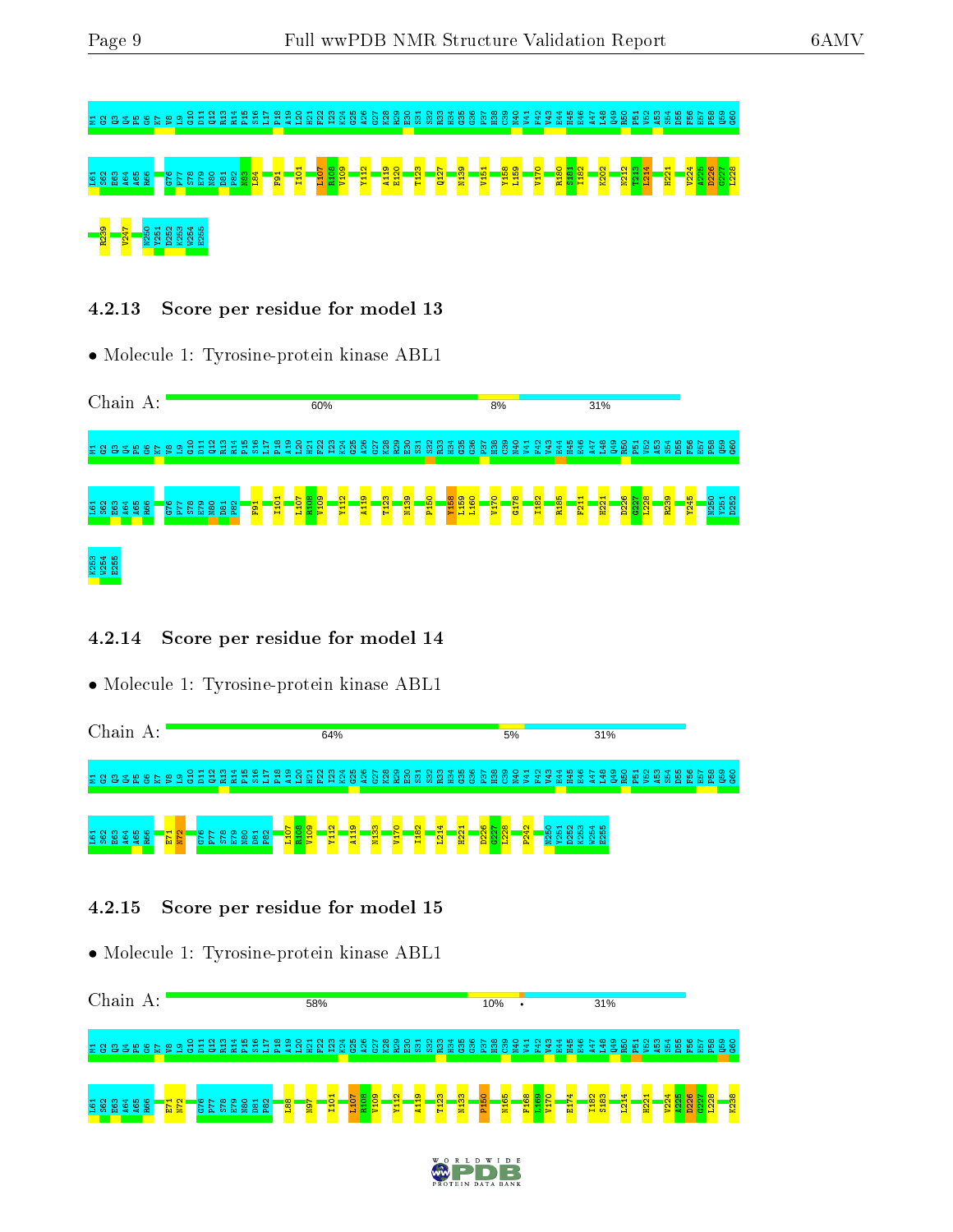# R241 P2<br><u>R241 P3</u><br>202<u>4 P2</u><br>2024 P260 R252 R25

#### 4.2.16 Score per residue for model 16

• Molecule 1: Tyrosine-protein kinase ABL1

Chain A: 62%  $7%$ 31% M1G2Q3Q4P5G6K7 V8 L9 G10 D11 Q12 R13 R14 P15 S16 L17 P18 A19 L20 H21 F22 I23 K24 G25 A26 G27 K28 R29 E30 S31 S32 R33 H34 G35 G36 P37 H38 C39 N40 V41 F42 V43 E44 H45 E46 A47 L48 Q49 R50 P51 V52  $\frac{53}{4}$ S54 D55 F56 E57 P58 Q59  $\frac{8}{3}$ L107  $\frac{110}{110}$ T123 K124 N139 P150 R153 V170 R180 I182 R189 R194 L214 D226 G227 L228 P235 N250 D252 K253 W254 E255 I101 S181 H221 Y251  $5^{1}$ S62 E63 A64 A65  $\frac{86}{1}$ W67 G76 P77  $578$ E79 N80 D81  $\frac{2}{2}$ 

#### 4.2.17 Score per residue for model 17

• Molecule 1: Tyrosine-protein kinase ABL1

Chain A: 60% 8% 31% M1G2Q3Q4P5G6K7 V8 L9 G10 D11 Q12 R13 R14 P15 S16 L17 P18 A19 L20 H21 F22 I23 K24 G25 A26 G27 K28 R29 E30 S31 S32 R33 H34 G35 G36 P37 H38 C39 N40 V41 F42 V43 E44 H45 E46 A47 L48 Q49 R50 P51 V52 A53 S54 D55 F56 E57 P58 Q59 G60 T102 E105 K106 L107 R108 V109 Y112 A119 P150 V151 Y158 L159 L160 V170 I182 R185 F211 H221 D226  $\frac{1227}{2}$ L228 R239 Y245 G246 P249 N250 Y251 D252 K253 W254 E255 L61 S62 E63 A64 A65 R66 G76 P77 S78 E79 N80 D81  $\frac{2}{5}$ 

#### 4.2.18 Score per residue for model 18

• Molecule 1: Tyrosine-protein kinase ABL1



#### 4.2.19 Score per residue for model 19 (medoid)

62%

• Molecule 1: Tyrosine-protein kinase ABL1

Chain A:

7%

31%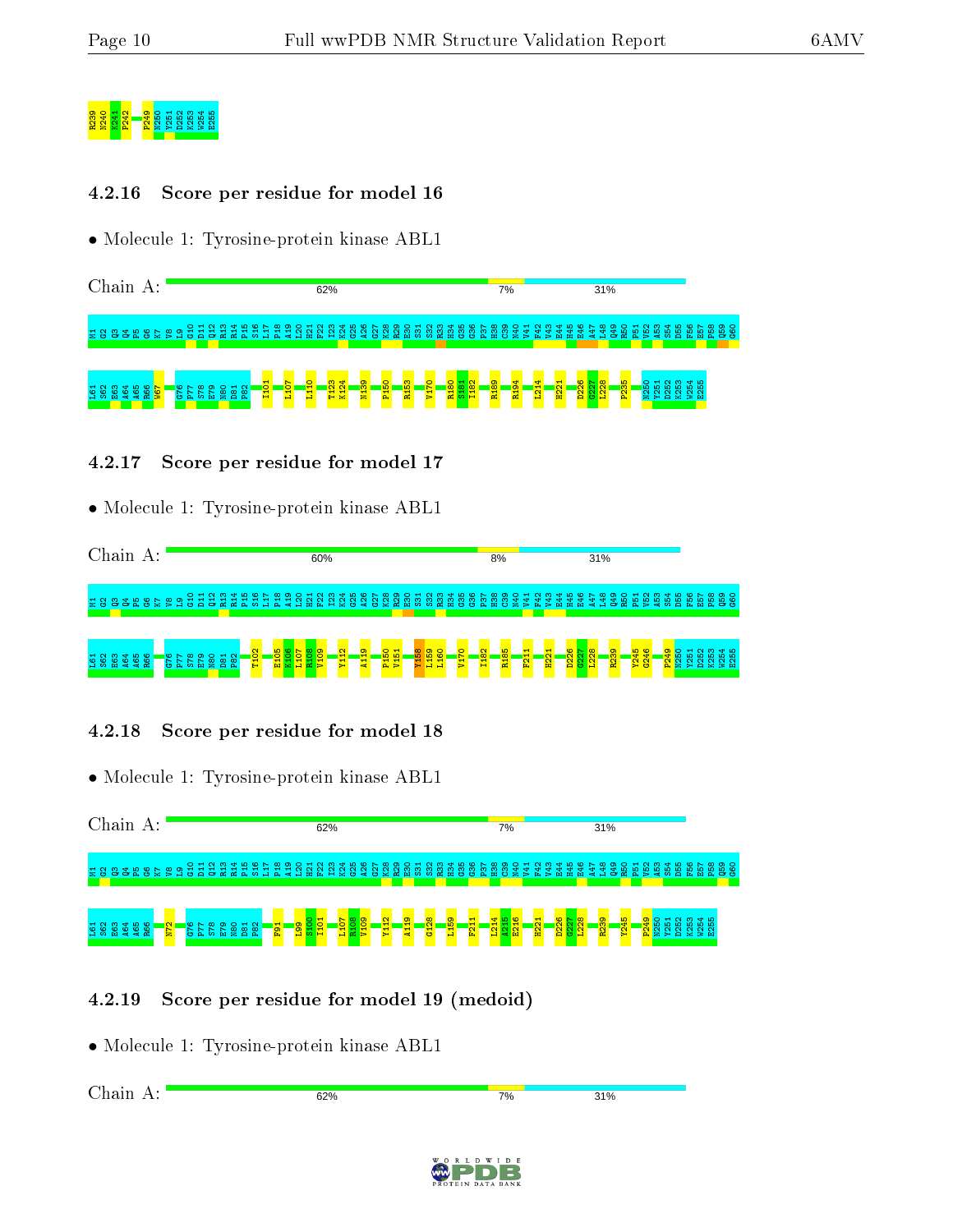# $\approx$  8 8 8 8 6 6 6 6 6 6 6 6 6 7  $\approx$  8 6 7  $\approx$  8 7  $\approx$  8 7  $\approx$  8 7  $\approx$  8  $\approx$  8  $\approx$  8  $\approx$  8  $\approx$  8  $\approx$  8  $\approx$  8  $\approx$  8  $\approx$  8  $\approx$  8  $\approx$  8  $\approx$  8  $\approx$  8  $\approx$  8  $\approx$  8  $\approx$  8  $\approx$   $\approx$   $\approx$   $\approx$   $\approx$   $\approx$   $\approx$   $\approx$ L61 S62 E63 A64 A65 R66 G76 P77 S78 E79 N80 D81 P82 N83 L84 L88 F91 I101 L107 R108 V109 Y112 A119 N133 K143 V151 V170 R171 I182 H221 D226 G227 L228 P242 P249 N250 Y251 D252 K253 W254 E255

#### 4.2.20 Score per residue for model 20

• Molecule 1: Tyrosine-protein kinase ABL1

Chain A: 58% 10% 31% M1G2Q3Q4P5G6K7 V8 L9 G10 D11 Q12 R13 R14 P15 S16 L17 P18 A19 L20 H21 F22 I23 K24 G25 A26 G27 K28 R29 E30 S31 S32 R33 H34 G35 G36 P37 H38 C39 N40 V41 F42 V43 E44 H45 E46 A47 L48 Q49 R50 P51 V52 A53 S54 D55 F56 E57 P58 Q59 G60  $\frac{5100}{2}$ I101 T102 E105 K106 L107 Y112 G116 T123 G128 N139 P150 V151 Y158 L159 L160 V170 R171 I182 R185 Y193 F211 E216 H221 D226  $527$ A64  $5^{1}$ S62 E63 A65  $\frac{8}{10}$ G76 P77 S78 E79 N80 D81  $\frac{2}{3}$  $\frac{1}{2}$  $\frac{1}{2}$ L228 R239 G246 N250 Y251 D252 K253 W254 E255

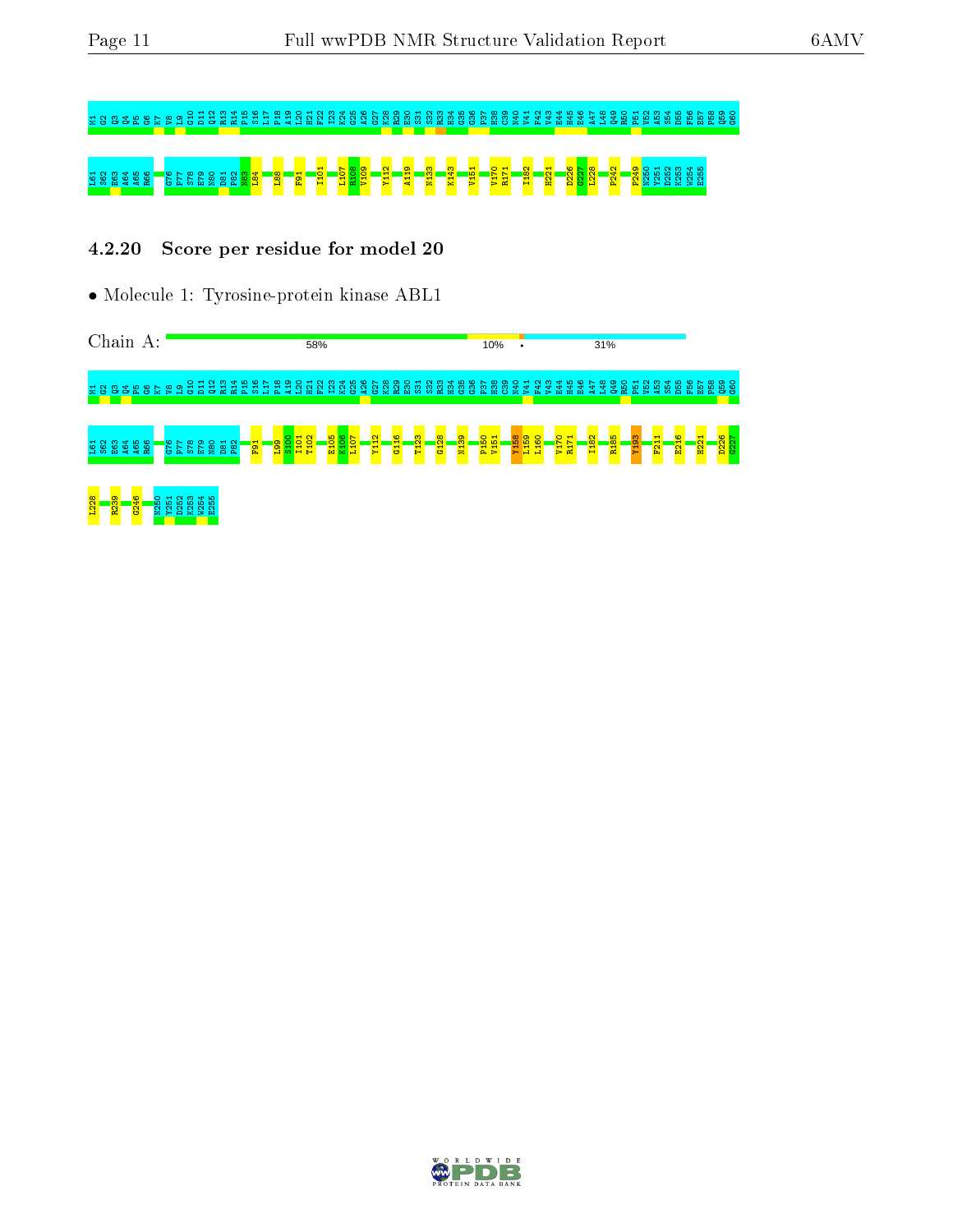# 5 Refinement protocol and experimental data overview  $\binom{1}{k}$

The models were refined using the following method: *molecular dynamics*.

Of the 100 calculated structures, 20 were deposited, based on the following criterion: lowest target function.

The following table shows the software used for structure solution, optimisation and refinement.

| Software name   Classification |                       | <b>Version</b> |
|--------------------------------|-----------------------|----------------|
| CNS                            | refinement            |                |
| CYANA                          | structure calculation | -3.97          |
| TALOS                          | geometry optimization |                |

The following table shows chemical shift validation statistics as aggregates over all chemical shift files. Detailed validation can be found in section  $6$  of this report.

| Chemical shift file(s)                       | $input_c$ cs.cif |
|----------------------------------------------|------------------|
| Number of chemical shift lists               |                  |
| Total number of shifts                       | 1885             |
| Number of shifts mapped to atoms             | 1885             |
| Number of unparsed shifts                    |                  |
| Number of shifts with mapping errors         |                  |
| Number of shifts with mapping warnings       |                  |
| Assignment completeness (well-defined parts) |                  |

No validations of the models with respect to experimental NMR restraints is performed at this time.

COVALENT-GEOMETRY INFOmissingINFO

## 5.1 Too-close contacts  $(i)$

In the following table, the Non-H and H(model) columns list the number of non-hydrogen atoms and hydrogen atoms in each chain respectively. The H(added) column lists the number of hydrogen atoms added and optimized by MolProbity. The Clashes column lists the number of clashes averaged over the ensemble.

| $Mol$   Chain |       | $\vert$ Non-H $\vert$ H(model) $\vert$ H(added) $\vert$ Clashes |       |  |
|---------------|-------|-----------------------------------------------------------------|-------|--|
|               | 1391  | 1348                                                            | 1340  |  |
|               | 27820 | 26960                                                           | 26800 |  |

The all-atom clashscore is defined as the number of clashes found per 1000 atoms (including hydrogen atoms). The all-atom clashscore for this structure is 3.

All unique clashes are listed below, sorted by their clash magnitude.

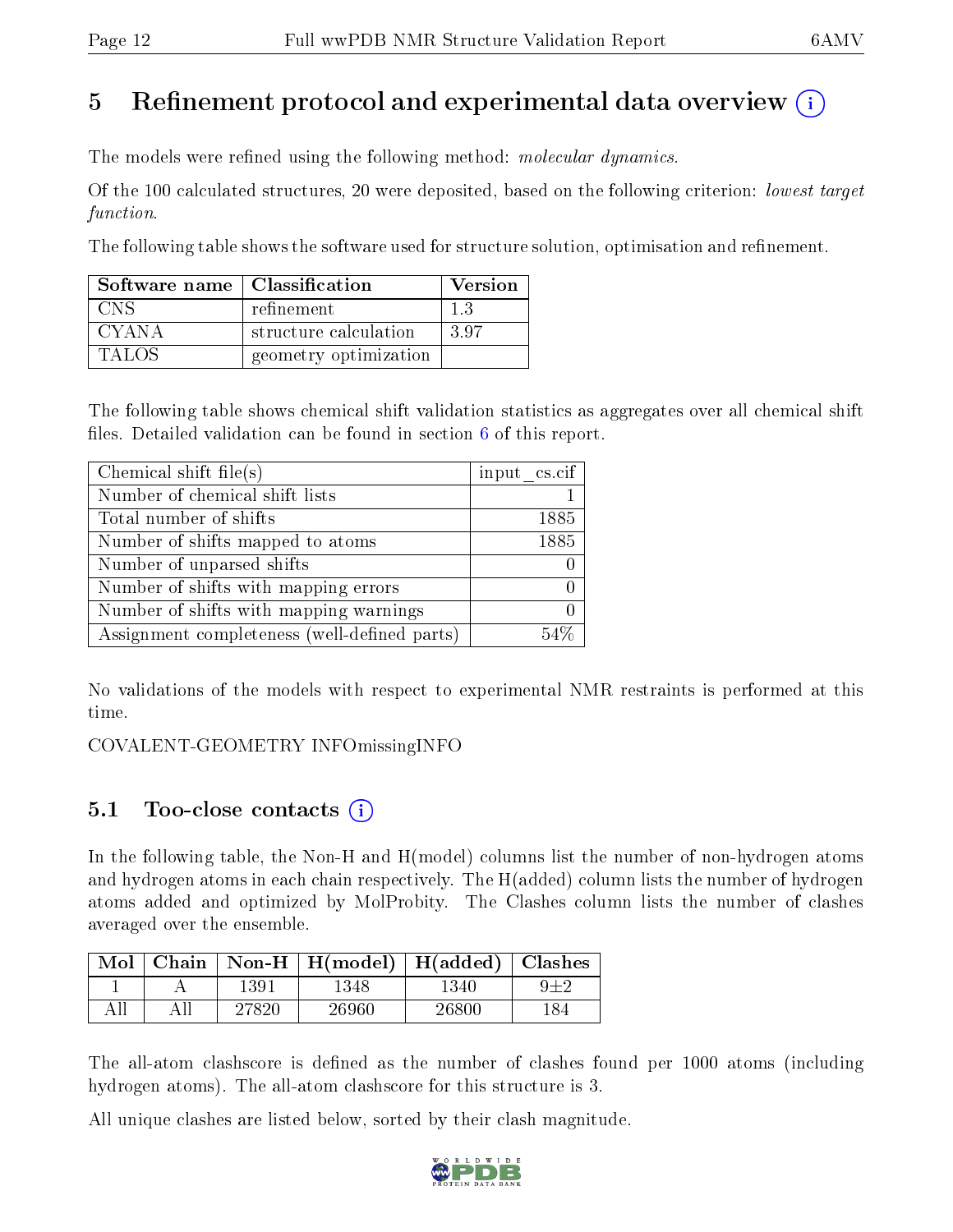|--|

|                      |                      |              |             | Models           |                  |
|----------------------|----------------------|--------------|-------------|------------------|------------------|
| Atom-1               | Atom-2               | $Clash(\AA)$ | Distance(A) | Worst            | Total            |
| 1:A:159:LEU:HD21     | 1:A:239:ARG:HB3      | 0.63         | 1.70        | 20               | 6                |
| 1: A: 159: LEU: HD21 | 1:A:239:ARG:HA       | 0.62         | 1.70        | 3                | $\overline{3}$   |
| 1: A:67:TRP:HB2      | 1:A:235:PRO:HG3      | 0.59         | 1.73        | $\overline{4}$   | $\mathbf{1}$     |
| 1:A:118:TRP:HA       | 1: A: 131: PRO: HA   | 0.58         | 1.74        | $\bf 5$          | $\overline{3}$   |
| 1: A: 107: LEU: HB3  | 1: A: 123: THR: HG22 | 0.58         | 1.75        | 10               | $\boldsymbol{9}$ |
| 1:A:101:ILE:HG22     | 1: A: 123: THR: HG21 | 0.58         | 1.75        | $8\,$            | 12               |
| 1:A:112:TYR:HB3      | 1: A:116: GLY:HA2    | 0.56         | 1.77        | 11               | $\overline{5}$   |
| 1:A:221:HIS:HB3      | 1:A:228:LEU:HD11     | 0.55         | 1.78        | $\boldsymbol{3}$ | 18               |
| 1:A:91:PHE:HB3       | 1: A:101: ILE: HG12  | 0.54         | 1.79        | $\,6$            | 10               |
| 1:A:224:VAL:HG23     | 1:A:226:ASP:HB2      | 0.53         | 1.80        | 10               | $\overline{6}$   |
| 1:A:118:TRP:HB2      | 1:A:249:PRO:HB3      | 0.53         | 1.80        | $\bf 5$          | $\mathbf{1}$     |
| 1: A:120: GLU: HG2   | 1:A:127:GLN:HE21     | 0.52         | 1.64        | $\overline{3}$   | $\overline{2}$   |
| 1:A:170:VAL:HG22     | 1:A:182:ILE:HG12     | 0.51         | 1.83        | 16               | 17               |
| 1:A:110:LEU:HD11     | 1:A:122:GLN:HG3      | 0.51         | 1.83        | 11               | $\overline{1}$   |
| 1:A:109:VAL:HG13     | 1:A:119:ALA:HB1      | 0.50         | 1.83        | $\sqrt{3}$       | 16               |
| 1:A:193:TYR:CE1      | 1:A:228:LEU:HD22     | 0.50         | 2.42        | 20               | $\overline{2}$   |
| $1:$ A:112:TYR:CE2   | 1:A:119:ALA:HB2      | 0.49         | 2.43        | $\boldsymbol{9}$ | $\overline{8}$   |
| 1: A:112:TYR:CD2     | 1:A:119:ALA:HB2      | 0.48         | 2.44        | $8\,$            | $\overline{7}$   |
| 1: A:239:ARG:HG3     | 1:A:240:ASN:N        | 0.47         | 2.24        | $\,6$            | $\mathbf{1}$     |
| 1:A:151:VAL:HB       | 1:A:171:ARG:HB2      | 0.47         | 1.85        | $\overline{7}$   | $6\phantom{.}6$  |
| 1: A: 160: LEU: HB3  | 1:A:185:ARG:HB2      | 0.47         | 1.87        | $\bf 5$          | $\mathbf{1}$     |
| 1: A:99: LEU: HB2    | 1: A:128: GLY:HA3    | 0.46         | 1.88        | $\overline{2}$   | $\overline{3}$   |
| 1: A: 159: LEU: HD11 | 1:A:239:ARG:HB3      | 0.46         | 1.87        | $\overline{5}$   | $\mathbf 1$      |
| 1:A:133:ASN:ND2      | 1:A:242:PRO:HB2      | 0.45         | 2.25        | 14               | $\overline{3}$   |
| 1:A:88:LEU:HD21      | 1:A:143:LYS:HA       | 0.45         | 1.87        | 19               | $\overline{1}$   |
| 1:A:239:ARG:HG3      | 1: A:240: ASN:H      | 0.45         | 1.71        | 15               | $\overline{2}$   |
| 1:A:117:GLU:HB3      | 1: A:118:TRP:HD1     | 0.45         | 1.72        | $\boldsymbol{9}$ | $\mathbf{1}$     |
| 1:A:180:ARG:HH11     | 1:A:214:LEU:HD12     | 0.45         | 1.70        | 12               | 3                |
| 1: A: 151: VAL: HG22 | $1:$ A:239:ARG:NH1   | 0.45         | 2.27        | 20               | 3                |
| 1: A:172: GLU: HG2   | 1: A:180: ARG: HG2   | 0.44         | 1.89        | 8                | 1                |
| 1: A: 160: LEU: O    | 1:A:185:ARG:HD2      | 0.44         | 2.12        | 13               | 3                |
| 1: A:168: PHE: HA    | 1:A:183:SER:O        | 0.43         | 2.13        | 15               | 1                |
| 1:A:102:THR:HB       | 1:A:105:GLU:HB2      | 0.43         | 1.90        | 17               | $\overline{2}$   |
| 1: A: 133: ASN: HB2  | 1:A:242:PRO:HG2      | 0.43         | 1.90        | $6\phantom{.}6$  | $\mathbf 1$      |
| 1:A:155:ALA:HB1      | 1:A:239:ARG:HH12     | 0.43         | 1.72        | 8                | $\mathbf{1}$     |
| 1: A:113: ASN: HD21  | 1:A:117:GLU:HB2      | 0.43         | 1.73        | 10               | $\overline{1}$   |
| 1:A:150:PRO:HB3      | 1:A:174:GLU:HB2      | 0.43         | 1.90        | 15               | $\mathbf{1}$     |
| 1:A:180:ARG:H        | 1:A:194:ARG:NH2      | 0.43         | 2.10        | 16               | 1                |
| $1: A:211:$ PHE:HB3  | 1: A:216: GLU:HB2    | 0.43         | 1.90        | 11               | 3                |
| 1: A:120: GLU: HG2   | 1:A:127:GLN:NE2      | 0.42         | 2.29        | 3                | $\mathbf 1$      |
| 1:A:110:LEU:HD12     | 1: A:120: GLU:HG3    | 0.42         | 1.90        | 6                | 1                |
| 1:A:133:ASN:HD22     | 1:A:242:PRO:HB2      | 0.42         | 1.74        | 15               | $\mathbf{1}$     |

Continued on next page...

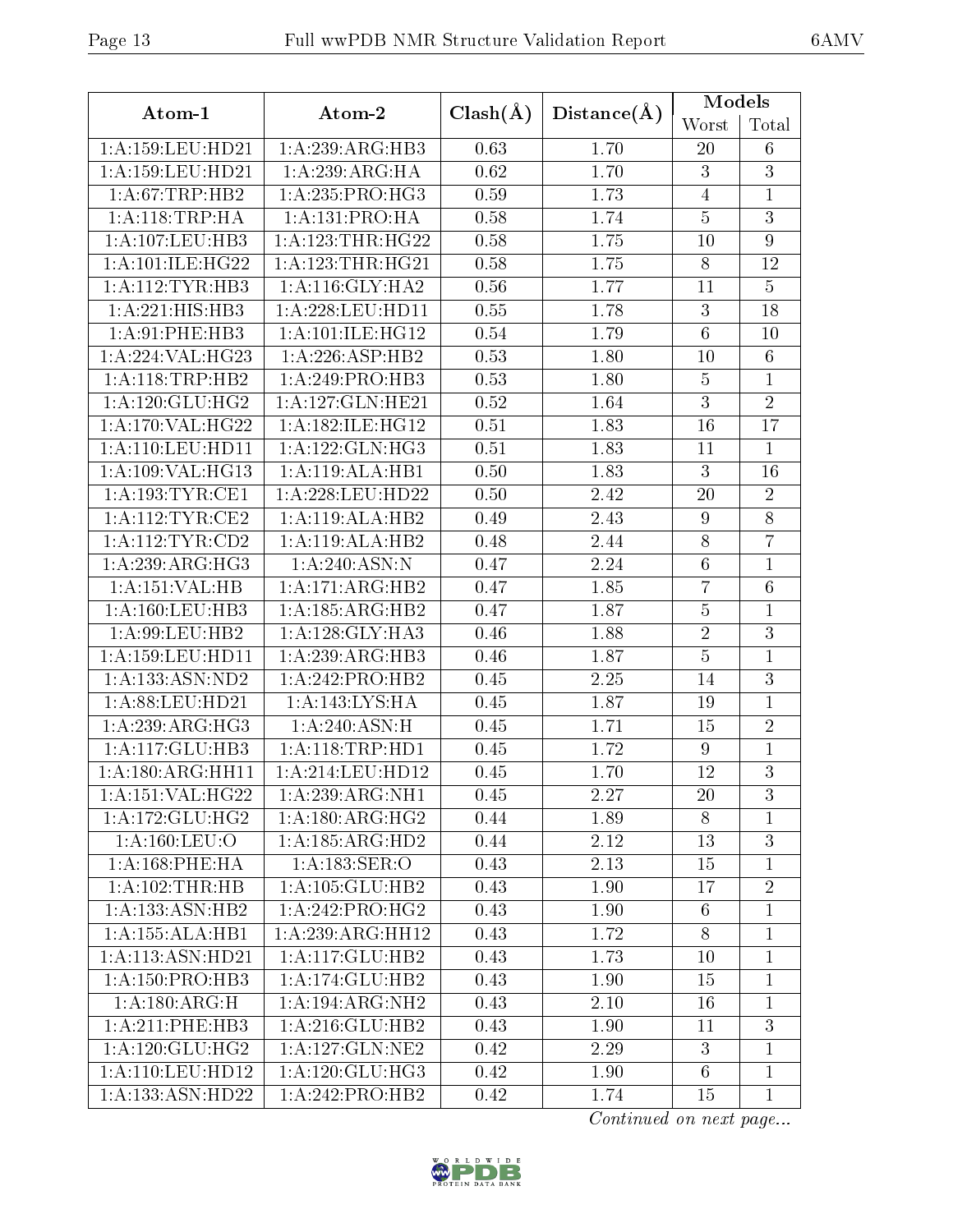|                      |                              |              |             | Models         |                |
|----------------------|------------------------------|--------------|-------------|----------------|----------------|
| Atom-1               | Atom-2                       | $Clash(\AA)$ | Distance(A) | Worst          | Total          |
| 1: A:167: SER: HA    | 1: A:234:TYR:O               | 0.42         | 2.15        | $\overline{4}$ | 2              |
| 1: A: 151: VAL: HG22 | 1: A:239: ARG: HH12          | 0.42         | 1.75        | 10             | $\mathbf{1}$   |
| 1:A:151:VAL:HG22     | 1:A:239:ARG:HE               | 0.41         | 1.75        | 17             | $\overline{2}$ |
| 1: A:110:LEU:HD21    | $1:A:122:GLN:\overline{HG3}$ | 0.41         | 1.91        | 8              | 1              |
| 1: A:88: LEU:HD22    | 1: A:238: LYS: HZ2           | 0.41         | 1.74        | 15             | 1              |
| 1: A:97: ASN:ND2     | 1:A:249:PRO:HD2              | 0.41         | 2.31        | 8              | 1              |
| 1: A:89: TYR: CE2    | 1:A:238:LYS:HB3              | 0.41         | 2.51        | 10             | 1              |
| 1:A:67:TRP:HB2       | 1:A:235:PRO:HD3              | 0.41         | 1.92        | 16             | 1              |
| 1: A:204:TYR:HB3     | 1:A:210:ARG:HA               | 0.41         | 1.92        | 1              | 1              |
| 1: A:68: ASN:O       | 1:A:71:GLU:HG2               | 0.40         | 2.16        | 3              | 1              |
| 1: A:202: LYS: HG2   | 1:A:212:ASN:HA               | 0.40         | 1.93        | 12             | 1              |
| 1: A:71: GLU:HG3     | 1:A:72:ASN:HD22              | 0.40         | 1.75        | 14             |                |

Continued from previous page...

## 5.2 Torsion angles (i)

#### 5.2.1 Protein backbone  $(i)$

In the following table, the Percentiles column shows the percent Ramachandran outliers of the chain as a percentile score with respect to all PDB entries followed by that with respect to all NMR entries. The Analysed column shows the number of residues for which the backbone conformation was analysed and the total number of residues.

| Mol | Chain<br>Analysed |                   | Favoured                   | Allowed          | Outliers                     | Percentiles |  |  |
|-----|-------------------|-------------------|----------------------------|------------------|------------------------------|-------------|--|--|
|     |                   | 176/255(69%)      | 166 $\pm 2$ (95 $\pm$ 1\%) | $8\pm2(5\pm1\%)$ | $\pm 2 \pm 1$ (1 $\pm 0\%$ ) | 21<br>69    |  |  |
| All |                   | $3520/5100(69\%)$ | 3327 (95%)                 | 160 $(5%)$       | 33 $(1%)$                    | 69          |  |  |

All 4 unique Ramachandran outliers are listed below. They are sorted by the frequency of occurrence in the ensemble.

| $Mol$   Chain |     | Res   Type | Models (Total) |
|---------------|-----|------------|----------------|
|               | 226 | ASP        | 20             |
|               | 150 | <b>PRO</b> |                |
|               | 249 | <b>PRO</b> |                |
|               | 246 | GLY        |                |

#### 5.2.2 Protein sidechains  $(i)$

In the following table, the Percentiles column shows the percent sidechain outliers of the chain as a percentile score with respect to all PDB entries followed by that with respect to all NMR entries. The Analysed column shows the number of residues for which the sidechain conformation

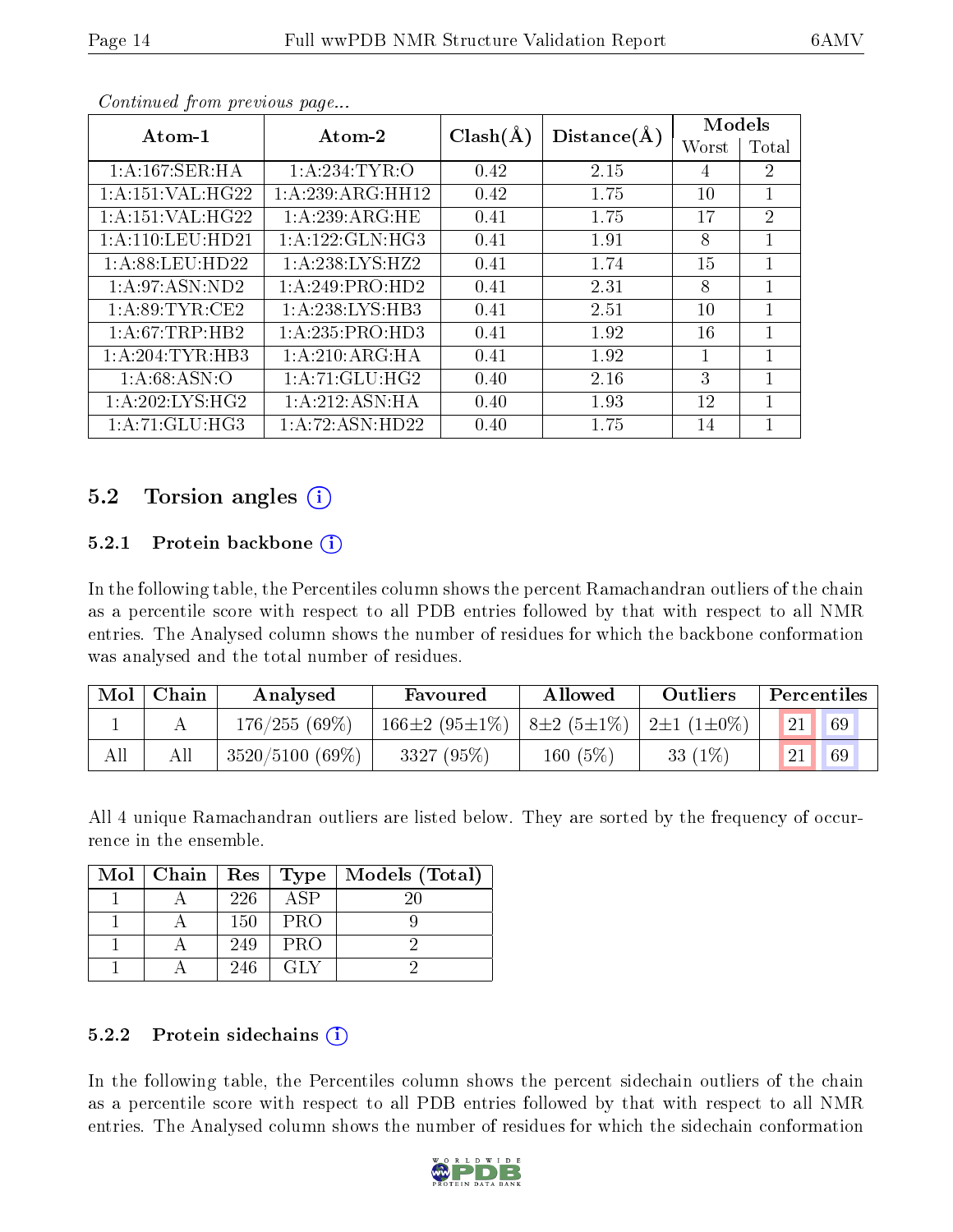| Mol | Chain | Analysed          | Rotameric           | Outliers                     | Percentiles |    |  |
|-----|-------|-------------------|---------------------|------------------------------|-------------|----|--|
|     |       | $151/215(70\%)$   | $147\pm1(97\pm1\%)$ | $\pm 4 \pm 1$ (3 $\pm 1\%$ ) | 49          | 91 |  |
|     |       | $3020/4300$ (70%) | 2942 (97%)          | 78 (3\%)                     | 49          | 91 |  |

was analysed and the total number of residues.

All 20 unique residues with a non-rotameric sidechain are listed below. They are sorted by the frequency of occurrence in the ensemble.

| Mol            | Chain              | Res | Type                    | Models (Total) |
|----------------|--------------------|-----|-------------------------|----------------|
| $\mathbf{1}$   | А                  | 107 | <b>LEU</b>              | 20             |
| $\mathbf{1}$   | A                  | 214 | <b>LEU</b>              | 13             |
| $\mathbf{1}$   | $\boldsymbol{A}$   | 211 | PHE                     | 8              |
| $\mathbf{1}$   | A                  | 158 | <b>TYR</b>              | $\overline{7}$ |
| $\mathbf{1}$   | A                  | 72  | <b>ASN</b>              | $\overline{5}$ |
| $\mathbf{1}$   | $\overline{\rm A}$ | 245 | <b>TYR</b>              | $\overline{5}$ |
| $\mathbf{1}$   | A                  | 139 | <b>ASN</b>              | 3              |
| $\mathbf{1}$   | $\boldsymbol{A}$   | 193 | <b>TYR</b>              | $\overline{2}$ |
| $\mathbf{1}$   | A                  | 124 | $\overline{L}YS$        | $\overline{2}$ |
| $\mathbf{1}$   | A                  | 196 | <b>ASN</b>              | $\overline{2}$ |
| $\mathbf{1}$   | A                  | 71  | GLU                     | $\overline{2}$ |
| $\mathbf{1}$   | $\boldsymbol{A}$   | 234 | TYR                     | $\mathbf{1}$   |
| $\mathbf{1}$   | A                  | 194 | ${\rm ARG}$             | $\overline{1}$ |
| $\mathbf{1}$   | $\overline{A}$     | 143 | <b>LYS</b>              | $\mathbf{1}$   |
| $\mathbf{1}$   | A                  | 110 | LEU                     | $\overline{1}$ |
| $\mathbf{1}$   | A                  | 153 | ${\rm ARG}$             | $\mathbf{1}$   |
| $\mathbf{1}$   | $\boldsymbol{A}$   | 83  | <b>ASN</b>              | $\mathbf{1}$   |
| $\mathbf{1}$   | A                  | 165 | $\overline{\text{ASN}}$ | $\mathbf{1}$   |
| $\mathbf{1}$   | А                  | 171 | $\rm{ARG}$              | $\mathbf{1}$   |
| $\overline{1}$ | A                  | 239 | ${\rm ARG}$             | $\mathbf{1}$   |

## 5.2.3 RNA (i)

There are no RNA molecules in this entry.

## 5.3 Non-standard residues in protein, DNA, RNA chains (i)

There are no non-standard protein/DNA/RNA residues in this entry.

## 5.4 Carbohydrates  $(i)$

There are no carbohydrates in this entry.

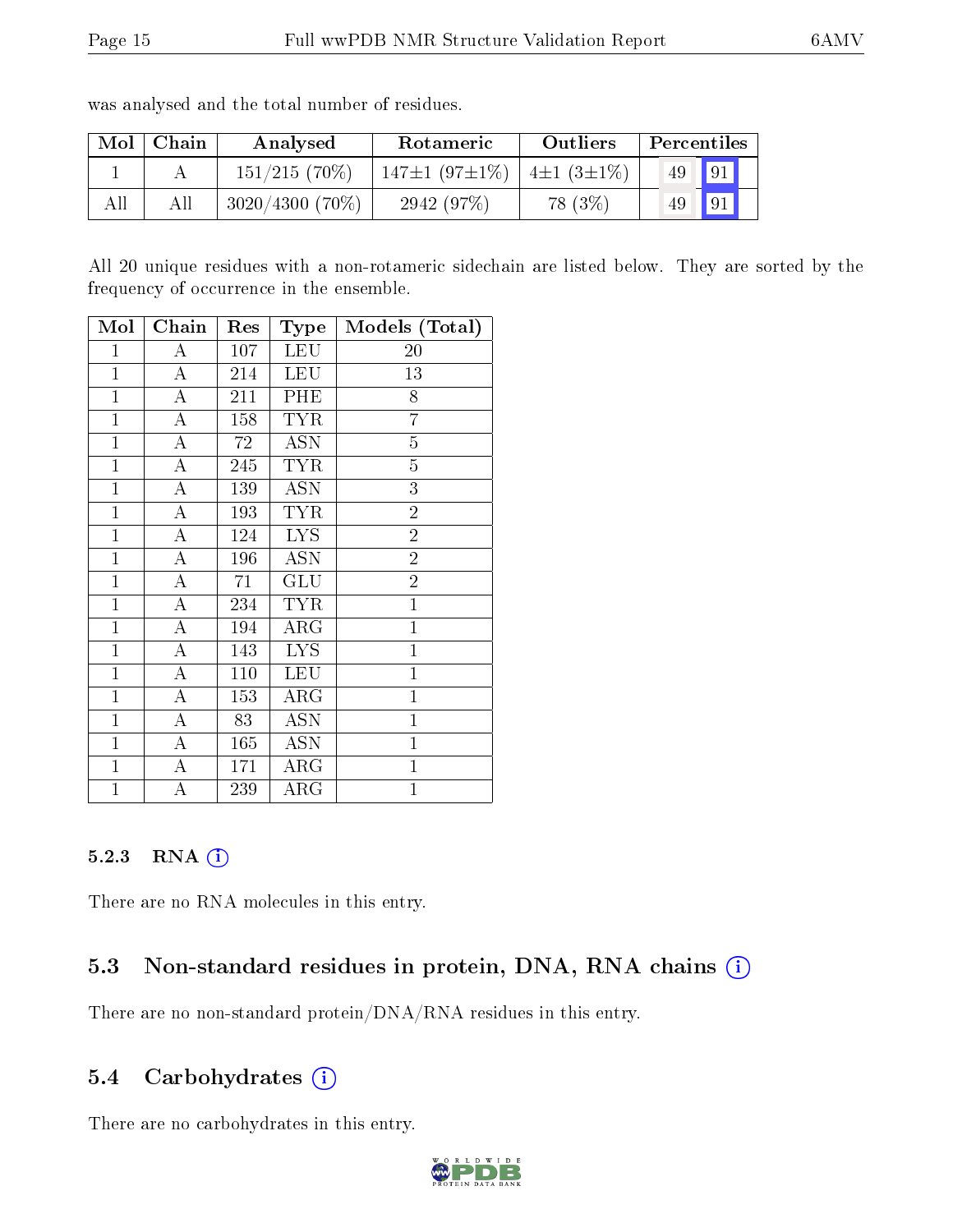# 5.5 Ligand geometry  $(i)$

There are no ligands in this entry.

# 5.6 [O](https://www.wwpdb.org/validation/2017/NMRValidationReportHelp#nonstandard_residues_and_ligands)ther polymers (i)

There are no such molecules in this entry.

# 5.7 Polymer linkage issues (i)

There are no chain breaks in this entry.

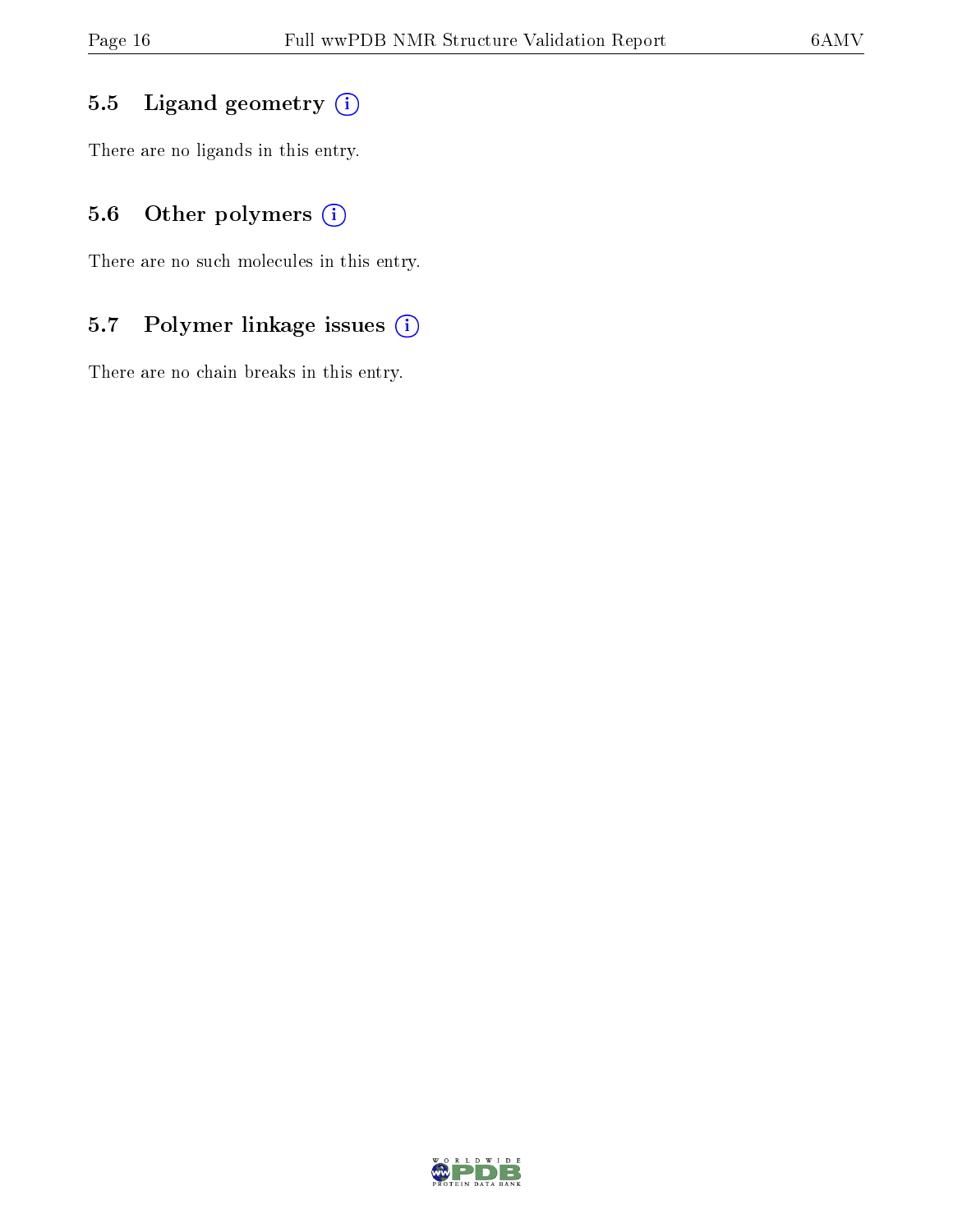# <span id="page-16-0"></span>6 Chemical shift validation  $\binom{1}{k}$

The completeness of assignment taking into account all chemical shift lists is 54% for the welldefined parts and  $54\%$  for the entire structure.

## 6.1 Chemical shift list 1

File name: input\_cs.cif

Chemical shift list name: *assigned\_chemical\_shifts\_1* 

#### 6.1.1 Bookkeeping (i)

The following table shows the results of parsing the chemical shift list and reports the number of nuclei with statistically unusual chemical shifts.

| Total number of shifts                  | 1885 |
|-----------------------------------------|------|
| Number of shifts mapped to atoms        | 1885 |
| Number of unparsed shifts               |      |
| Number of shifts with mapping errors    |      |
| Number of shifts with mapping warnings  |      |
| Number of shift outliers (ShiftChecker) |      |

#### 6.1.2 Chemical shift referencing  $(i)$

The following table shows the suggested chemical shift referencing corrections.

| <b>Nucleus</b>     |     | # values   Correction $\pm$ precision, ppm | Suggested action           |
|--------------------|-----|--------------------------------------------|----------------------------|
| $^{13}C_{\alpha}$  | 241 | $-0.27 \pm 0.14$                           | None needed $(0.5 ppm)$    |
| ${}^{13}C_{\beta}$ | 215 | $0.16 \pm 0.09$                            | None needed ( $< 0.5$ ppm) |
| $13\text{C}$       | 210 | $-0.51 \pm 0.11$                           | Should be applied          |
| $15\,\mathrm{N}$   | 219 | $-0.32 \pm 0.19$                           | None needed $(< 0.5$ ppm)  |

#### 6.1.3 Completeness of resonance assignments  $(i)$

The following table shows the completeness of the chemical shift assignments for the well-defined regions of the structure. The overall completeness is 54%, i.e. 1155 atoms were assigned a chemical shift out of a possible 2150. 30 out of 30 assigned methyl groups (LEU and VAL) were assigned stereospecifically.

|           | Total            | ŀН              | $13\Omega$                                | $15\mathbf{N}$ |  |
|-----------|------------------|-----------------|-------------------------------------------|----------------|--|
| Backbone  | 669/864(77%)     | 177/344(51%)    | $\mid$ 328/352 (93%) $\mid$ 164/168 (98%) |                |  |
| Sidechain | $328/1050(31\%)$ | $103/618$ (17%) | $225/380(59%)$                            | $0/52(0\%)$    |  |

Continued on next page...